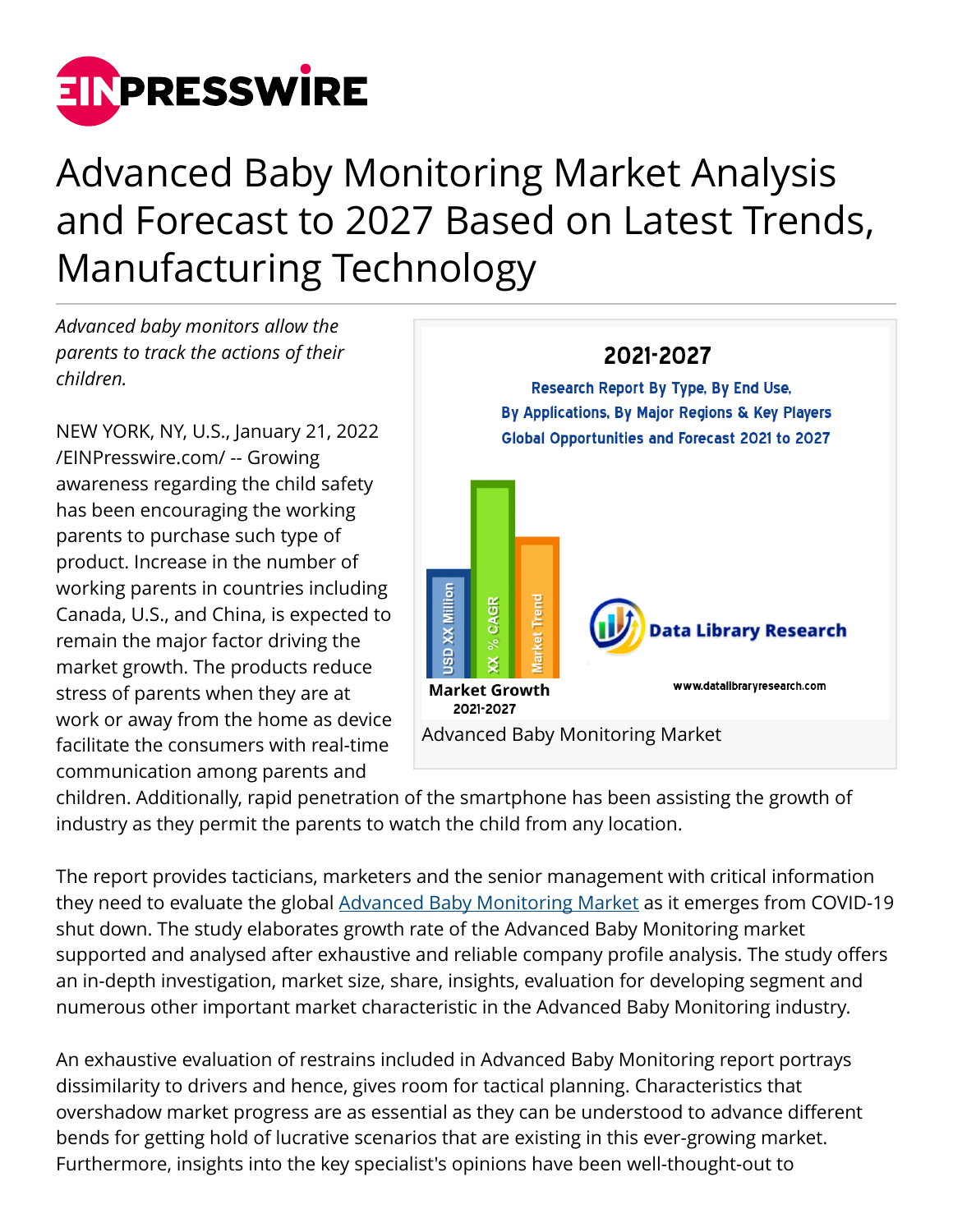understand this market better.

Request Sample Copy of this Report: [https://www.datalibraryresearch.com/sample](https://www.datalibraryresearch.com/sample-request/advanced-baby-monitoring-market-2146)[request/advanced-baby-monitoring-market-2146](https://www.datalibraryresearch.com/sample-request/advanced-baby-monitoring-market-2146)

Key Competitors of the Global Advanced Baby Monitoring Market are:

• Samsung Electronics Co., Ltd.;

• Motorola, Inc.;

• Dorel Industries Inc.;

• Baby Labs, Inc.;

- • NETGEAR Inc.;
- • Summer Infant, Inc.;

• VTech;

• Dorex Technology Inc.;

• Angelcare Monitor Inc.;

• Safety 1st.

Intended Audience:

The report is envisioned for;

- Product Manufacturers/Distributors
- Technology Providers
- IT Companies
- Government Organizations
- For Overall Market Analysis
- Competitive Analysis

## Impact of COVID

The epidemic has disturbed the development in many nations in several domains. Influence of the COVID-19 epidemic continued to be adverse for major key players in the Advanced Baby Monitoring market. However, many producers are experiencing difficulty due to the supply chain disruptions caused by Lockdown in different countries in third quarter. Though, harmful impact is being slightly remunerated by some means with use of numerous distribution options and the online channels.

## Report Scope:

Based on the regional and country-level analysis, the Advanced Baby Monitoring market has been characterised as follows:

North America, Canada, U.S. Europe, U.K., France, Italy, Germany, Spain, Russia, Rest of Europe, Asia-Pacific, Japan, China, South Korea, India, Australia, Rest of APAC, Latin America, Argentina, Mexico, Brazil, Middle East and Africa, Saudi Arabia, UAE, South Africa, Rest of MEA.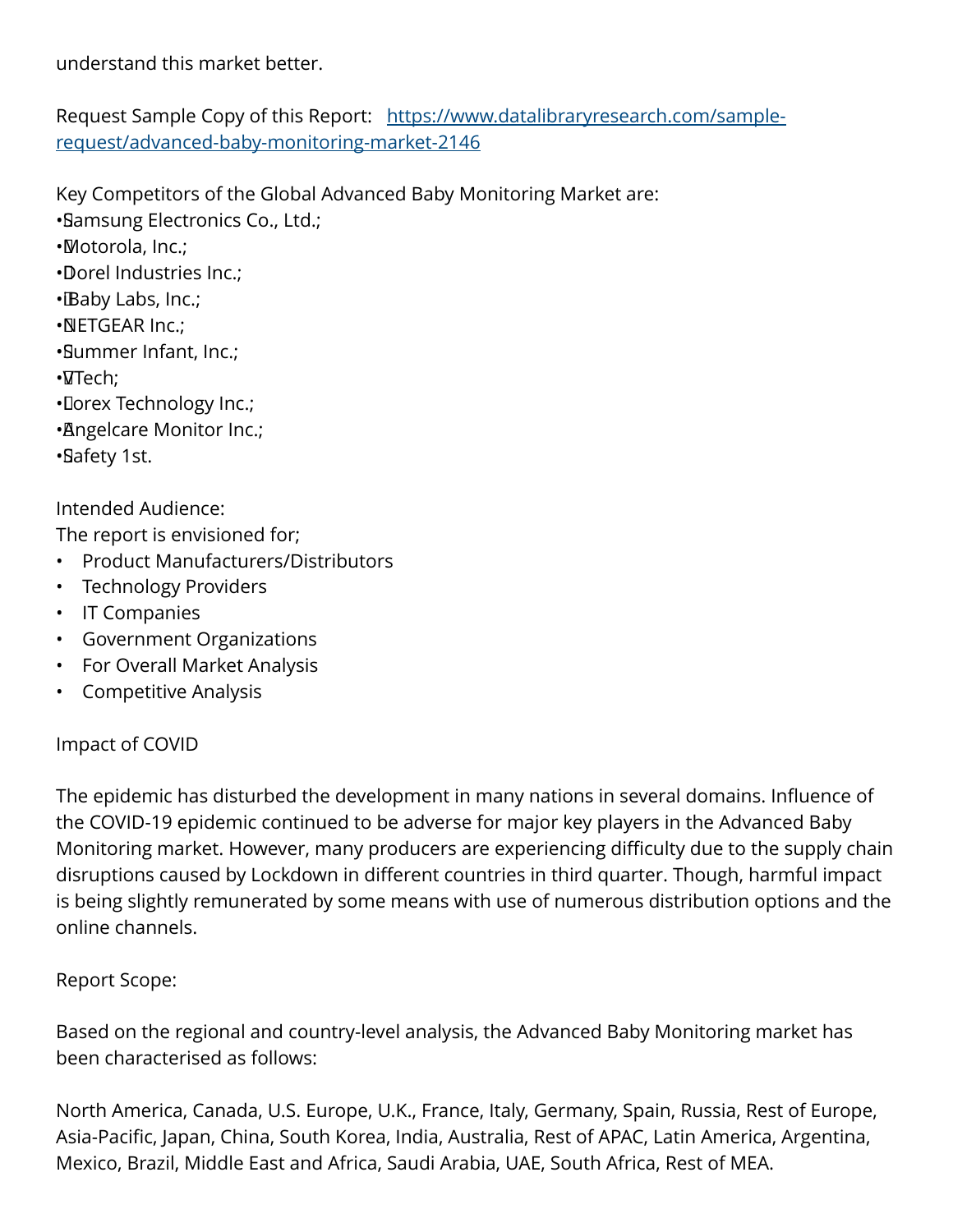North America reported the largest share of income in 2020, and is expected to maintain its supremacy from 2021 to 2027, due to many developments related to the Advanced Baby Monitoring. However, Asia-Pacific is projected to register the uppermost CAGR over the calculation period, owed to upsurge in sum of invention launches, increase in request for products and development in expenditure as well as expansion in awareness about numerous novel products that can substitute the conservative Advanced Baby Monitoring products in the region.

Which market dynamics affect the business?

The study provides point-by-point valuation of market by containing the data on numerous viewpoints which include recent trends, drivers, limits, threats, challenges and forthcoming prospects. The data can provision partners with subsiding on appropriate selections prior to contributing.

Segment analysis

The research study has combined analysis of varied factors that complement market's growth. It presents challenges, drivers, trends, and restraints, that modify market in any negative or positive manner. This section also offers scope of varied sections and applications that can probably influence Advanced Baby Monitoring market in near future. The detailed information is built on several current trends and noteworthy historic indicators.

By Type **Stationary** Wearable

By Products Audio & Video Devices Tracking Devices

By End User Home Care Day-Care **Others** 

For More Information or Query or Customization Before Buying, Visit: <https://www.datalibraryresearch.com/enquiry/advanced-baby-monitoring-market-2146>

Key Findings

The study delivers an in-depth analysis of global Advanced Baby Monitoring market with most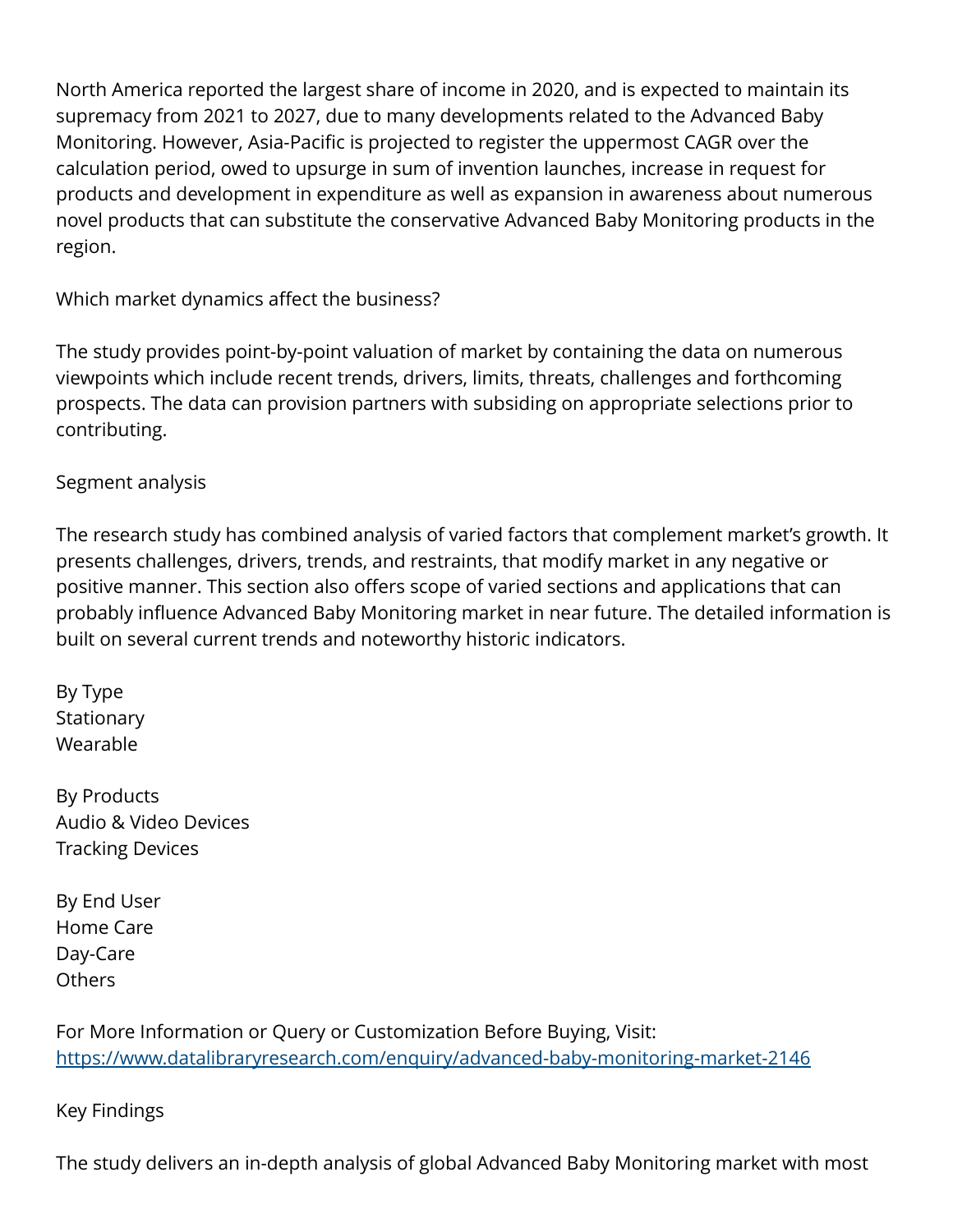recent trends and most probable future estimations from 2021 to 2027 to explicate the looming investment pockets.

Inclusive analysis of factors that drive, restrict or challenge the Advanced Baby Monitoring market growth is provided.

Documentation of numerous factors instrumental in shifting the market state, rise in predictions, and documentation of the important companies that can move this market on the worldwide and regional scale are included.

Major players are profiled and the strategies are considered thoroughly to understand competitive outlook of Advanced Baby Monitoring market.

Reasons to Purchase

• Gain actual global outlook with the most comprehensive study available on the Advanced Baby Monitoring market covering 30+ countries.

• Generate regional and country approaches based on the local data and analysis.

• Recognize growth segments for various investment.

• Outpace rivalry using forecast data and recent and potential future drivers and trends contribution the current market.

• Understand customers based on newest market study results.

• Benchmark the performance against various key competitors.

• Exploit relationships between the crucial data sets for improved strategizing.

• Suitable for supporting outside and inside presentations with dependable and superior data and study

Topic's you may be interested:

[Botox Market](https://www.datalibraryresearch.com/reports/botox-market-2720) Opportunities and Forecast 2020-2027 [Laparoscopic Gastric Bypass Surgery Equipment Market](https://www.datalibraryresearch.com/reports/laparoscopic-gastric-bypass-surgery-equipment-market-2729) Opportunities and Forecast 2020-2027

## About us

Data Library Research is a market research company that helps to find its passion for helping brands grow, discover, and transform. As a market research company, we take gratification by providing our clients with a detail insights report and data that will genuinely make a difference to the client business. Our mission is just one and very well defined that we want to help our clients to predict their business environment in the market so that they will able to make strategies and make their decision successful. Data Library Research a unique and one-stop solution to all your needs. We are eager to assist you by sharing our knowledge, which will not only help you make the right decisions but also help you to choose the right product and services for it. Once we start with the discussion, we can find new ideas and solutions. We are just one click away, call us or email us and we will get back in touch with you within 24 hours. We will be happy to welcome you to the family.